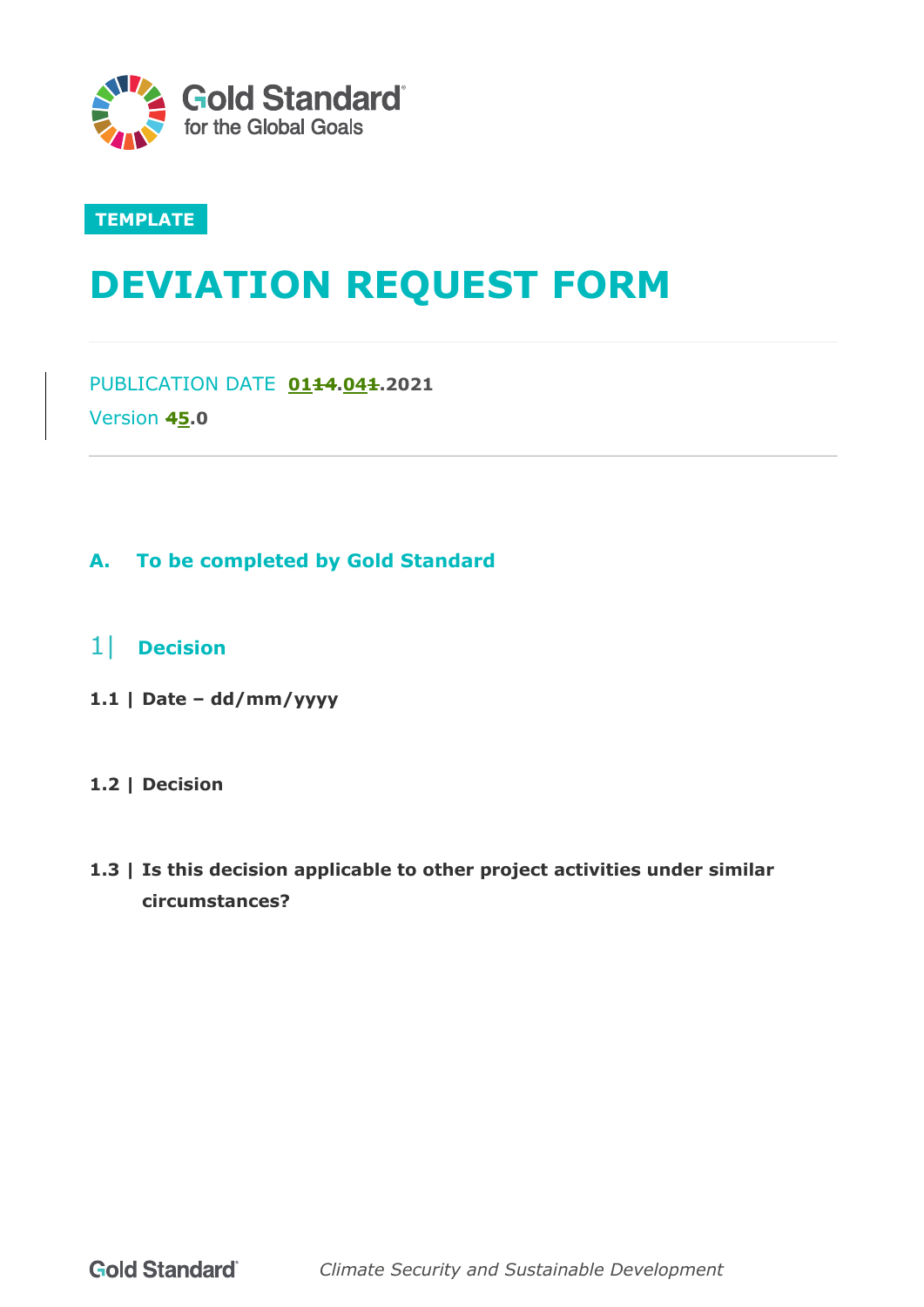## **B. To be completed by the Project Developer/Coordinating and Managing Entity and/or VVB requesting deviation** (Submit deviation request form in Microsoft Word format)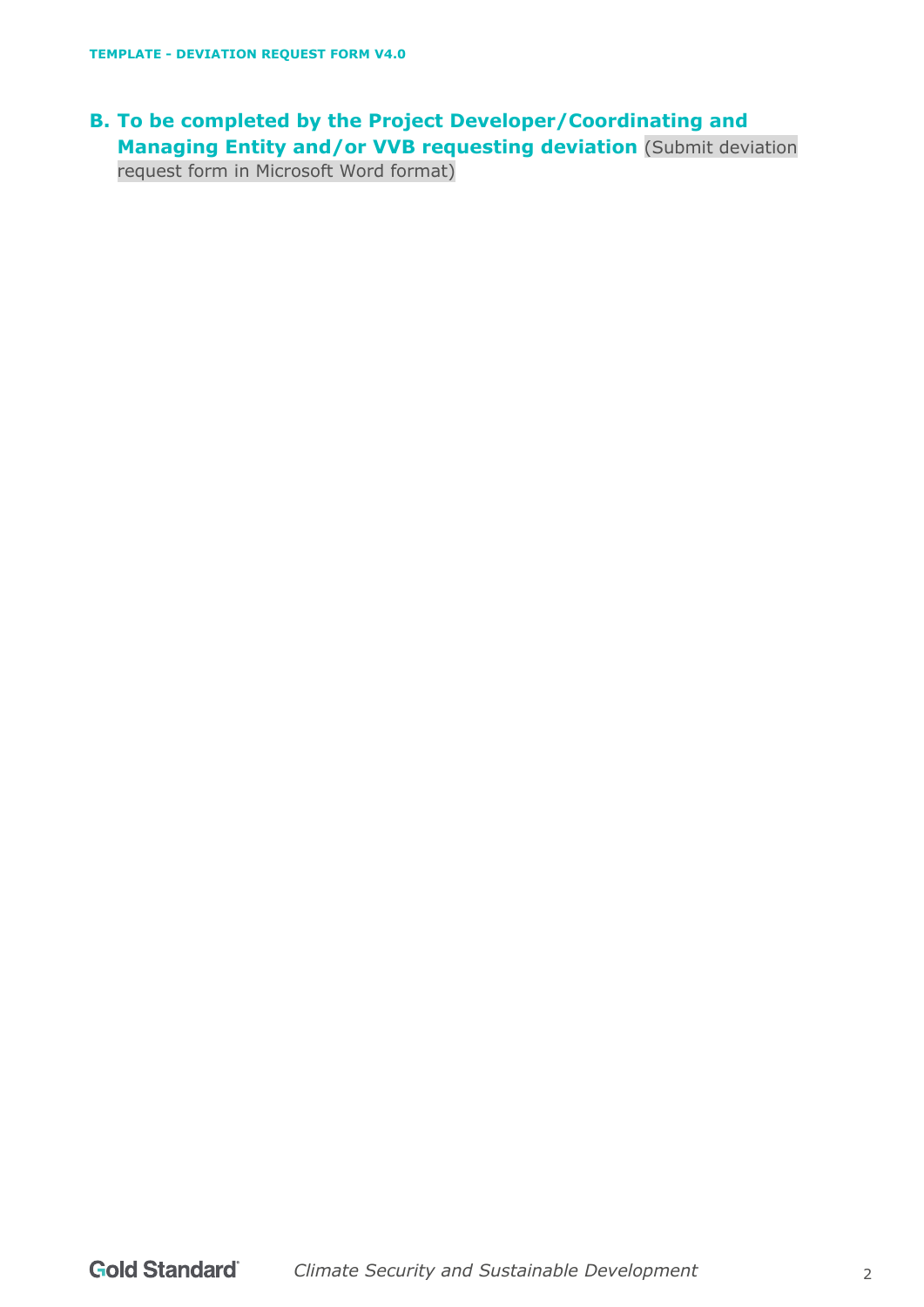## 2| **Background information**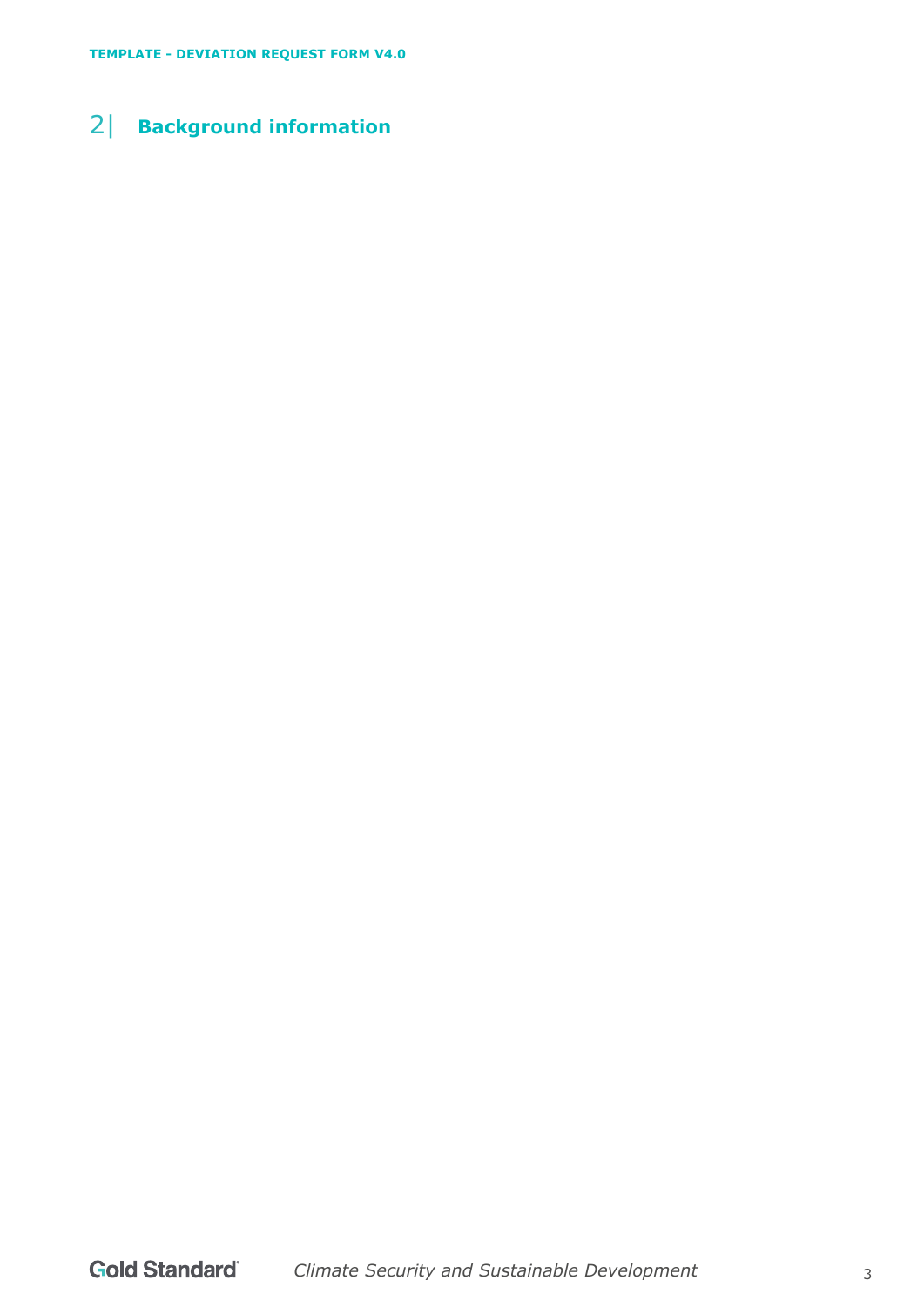| <b>Deviation Reference Number</b>                 |                                    | [to be completed by Gold Standard] |  |
|---------------------------------------------------|------------------------------------|------------------------------------|--|
| Date of decision                                  | [to be completed by Gold Standard] |                                    |  |
| Precedent (YES/NO)                                | [to be completed by Gold Standard] |                                    |  |
| <b>Precedent details</b>                          | [to be completed by Gold Standard] |                                    |  |
| Date of submission                                | Dd/mm/yyyy                         |                                    |  |
| Project/PoA/VPA                                   | Project                            | ID - GSXXXX                        |  |
|                                                   | PoA                                | ID - GSXXXX                        |  |
|                                                   | <b>VPA</b>                         | ID - GSXXXX                        |  |
| Project/PoA/VPA title                             |                                    |                                    |  |
| Date of listing                                   |                                    |                                    |  |
| <b>GS Standard version applicable</b>             |                                    |                                    |  |
| Date of transition to GS4GG (if                   |                                    |                                    |  |
| applicable)                                       |                                    |                                    |  |
| Date of transition to Gold                        |                                    |                                    |  |
| Standard from another standard                    |                                    |                                    |  |
| (e.g. CDM) (if applicable)                        |                                    |                                    |  |
| Date of design                                    |                                    |                                    |  |
| certification/inclusion (if                       |                                    |                                    |  |
| applicable)                                       |                                    |                                    |  |
| Location of project/PoA/VPA                       | Host country(ies)                  |                                    |  |
| Scale of the project/PoA/VPA                      | Microscale<br>Small scale          |                                    |  |
|                                                   | Large scale                        |                                    |  |
| <b>Gold Standard Impact Registry</b>              |                                    |                                    |  |
| link of the project/PoA/VPA                       |                                    |                                    |  |
| Status of the project/PoA/VPA                     | <b>New</b>                         |                                    |  |
|                                                   | Listed                             |                                    |  |
|                                                   | Certified design                   |                                    |  |
|                                                   | Certified project                  |                                    |  |
| Title/subject of deviation                        |                                    |                                    |  |
| Specify applicable                                |                                    |                                    |  |
| rule/requirements/methodology,                    |                                    |                                    |  |
| with exact paragraph reference                    |                                    |                                    |  |
| and version number                                |                                    |                                    |  |
| Specify the monitoring period                     | Start date                         | End date                           |  |
| for which the request is valid (if<br>applicable) |                                    |                                    |  |
| Submitted by                                      | Contact person name:               |                                    |  |
|                                                   |                                    |                                    |  |
|                                                   | Email ID:                          |                                    |  |
|                                                   | Organisation:                      |                                    |  |
|                                                   | Project participant: Yes           | $N0\Theta$                         |  |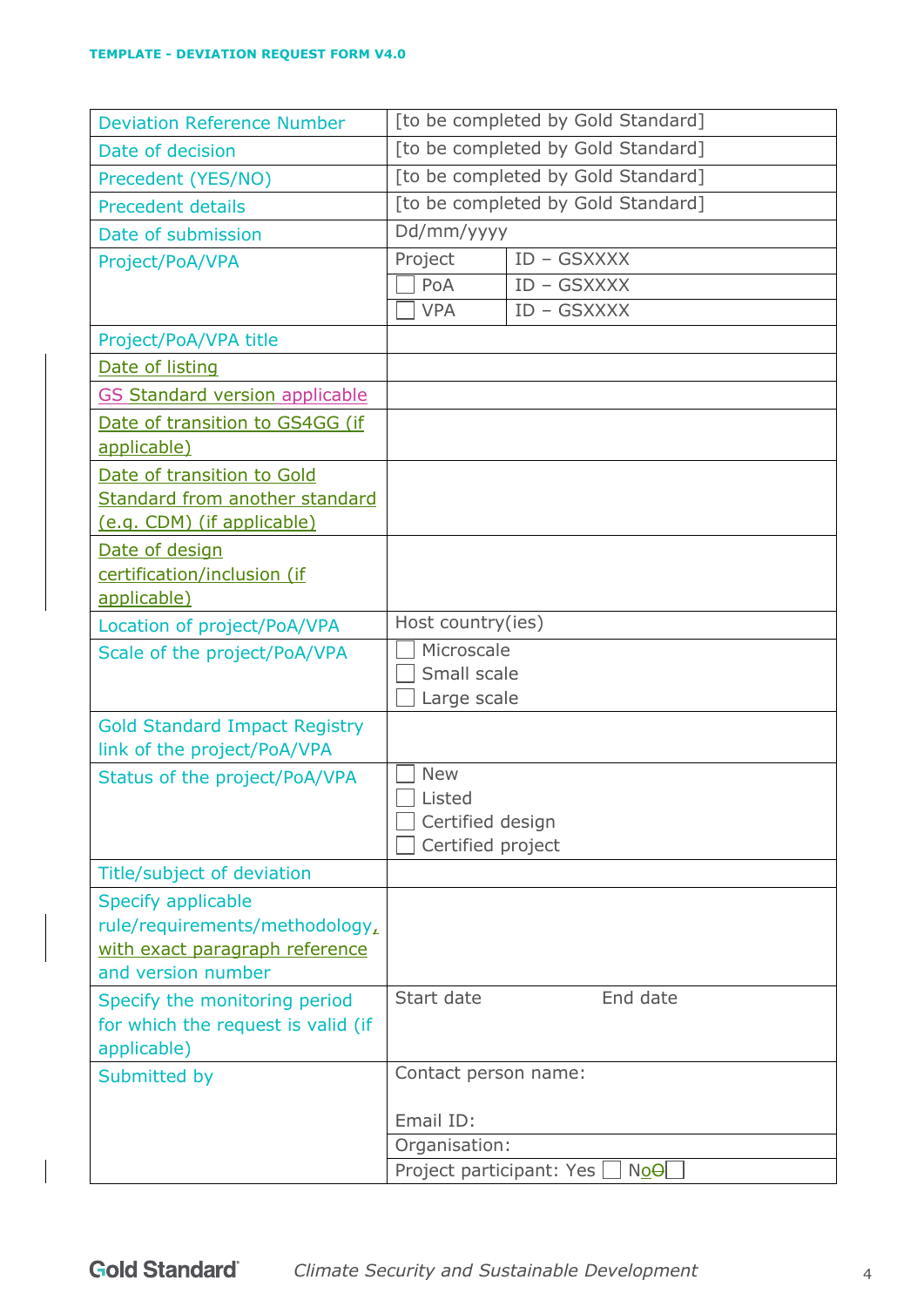| Validation and Verification body                          | Yes     N <del>O</del> ol |
|-----------------------------------------------------------|---------------------------|
| (VVB opinion shall be included,                           |                           |
| where required by the<br>applicable rules/requirements or | If yes;<br>VVB name:      |
| request is submitted by the                               |                           |
| VVB).                                                     | Auditor name:             |
| Any previous deviations                                   | Yes l<br>- Nol            |
| approved for the same project                             |                           |
| activity/PoA/VPA(s)?                                      |                           |

## 3| **Deviation detail**

## **3.1 | Description of the deviation:**

*\*Guidance\* Use the space below to describe the deviation and substantiate the reason for requesting deviation from applicable rules/requirements. Please include all relevant information in support of the request. You are requested to follow the principles for requesting deviations, given in the Deviation Approval Procedure/ Design Change Requirements.*

3.1.1 | Deviation detail (to be completed by Project developer):

……

3.1.2 | VVB opinion (to be completed by VVB, if applicable):

*\*Guidance\* If required by SustainCERT or Gold Standard for this particular deviation, please add here the VVB's opinion.*

……

## **3.2 | Assessment of the deviation:**

*\*Guidance\* Use the space below to describe how the deviation complies with the requirements, and, where applicable, the accuracy, completeness and conservativeness is ensured. Please include all relevant information in support of the request.*

3.2.1 | Deviation assessment (to be completed by Project developer):

………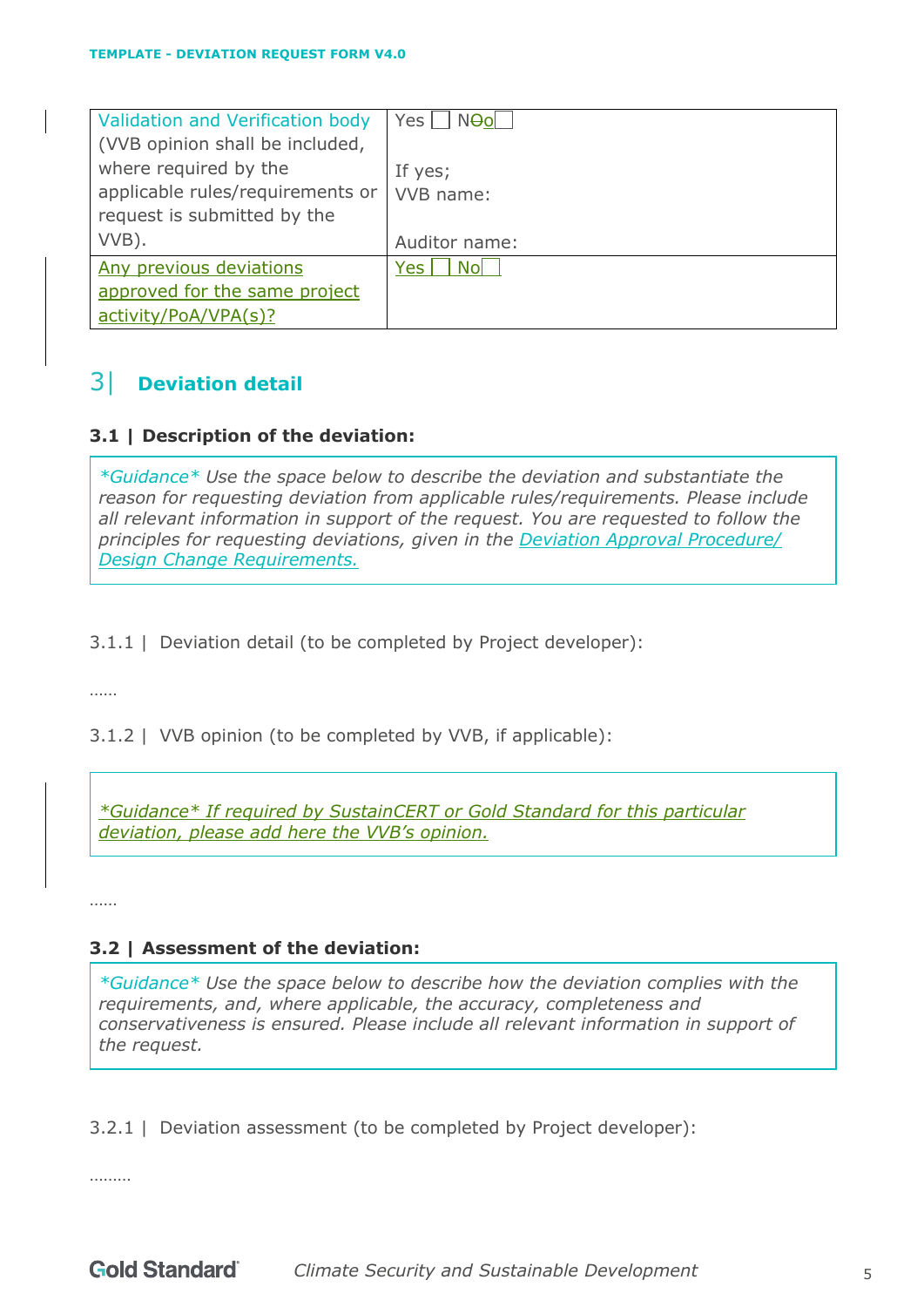3.2.2 | VVB opinion (to be completed by VVB, if applicable):

*\*Guidance\* If required by SustainCERT or Gold Standard for this particular deviation, please add here the VVB's opinion.*

………

## **3.3 | Impact of the deviation:**

*\*Guidance\* Use the space below to describe the impact of the deviation on project design, safeguarding principles assessment, SDG assessment, emissions reductions, monitoring frequency, data quality, potential risk or any other relevant aspect of the project. Please substantiate the impact assessment with relevant and verifiable data/information.*

3.3.1 | Impact assessment (to be completed by Project developer):

………

3.3.2 | VVB opinion (to be completed by VVB, if applicable ):

*\*Guidance\* If required by SustainCERT or Gold Standard for this particular deviation, please add here the VVB's opinion.*

………

## **3.4 | Documents:**

*\*Guidance\* List of documents provided (note that once a decision has been made by Gold Standard, this deviation form along with supporting documents will be made public on the Gold Standard website. If any of the supporting documents are confidential, please indicate here to ensure they are omitted.)*

| Version<br>ımher | <b>Release date</b> | <b>Description</b>                                                |
|------------------|---------------------|-------------------------------------------------------------------|
|                  |                     | Additional information added: round                               |
|                  | 11.04.2022          | - date of listing, design certification, transition $\frac{1}{t}$ |
|                  |                     | standard version÷                                                 |